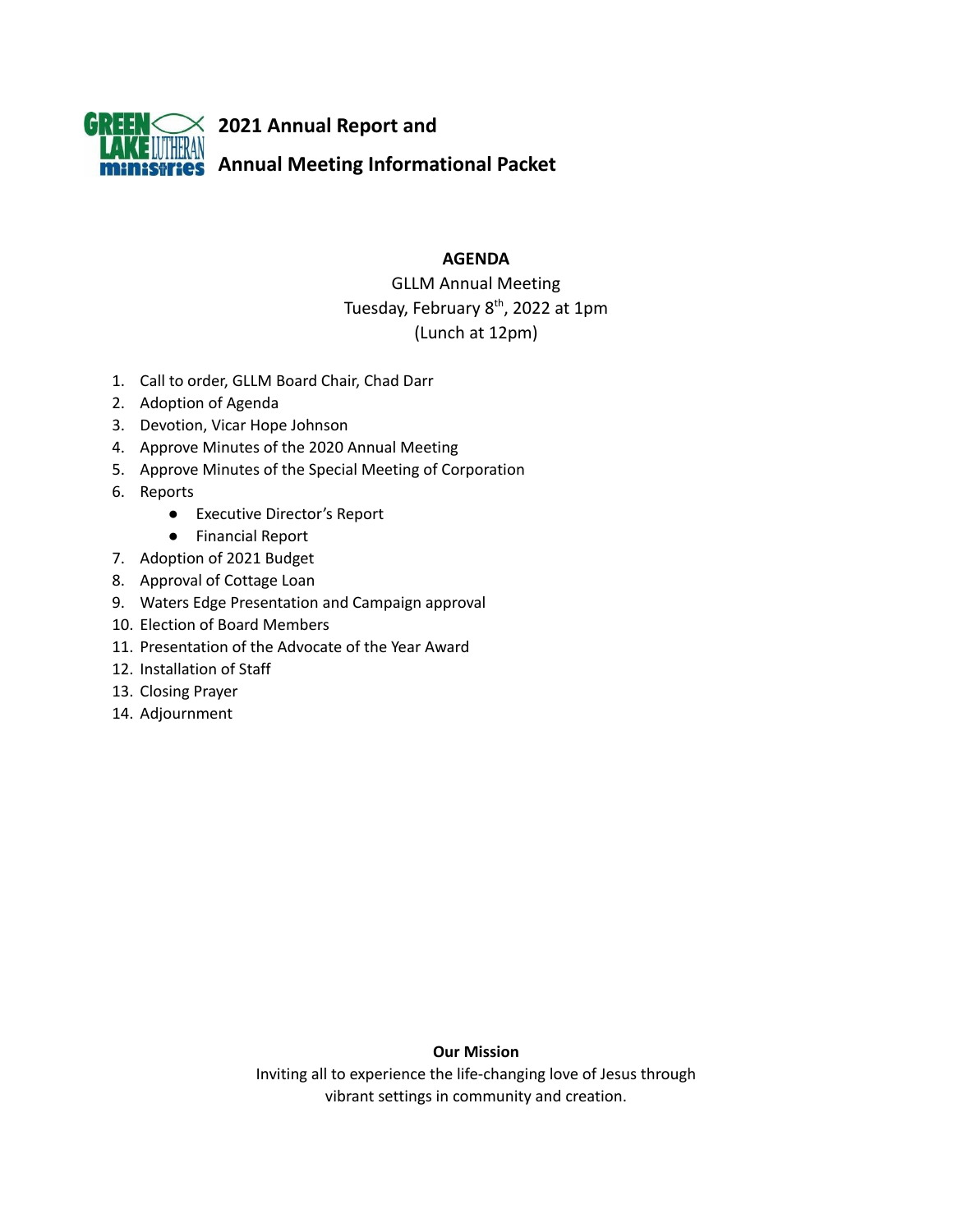# **Minutes**

# **Green Lake Lutheran Ministries 2020 Annual Meeting**

February 9, 2021 via Zoom

Approx. 73 people plus camp staff attended the Zoom meeting.

Welcome and Zoom instructions by Executive Director, Travis Aufderheide.

Meeting called to order by GLLM Board Chair, Pr. Ann Rosendale.

Motion to adopt the 2020 Annual Meeting Agenda made by Pr. Todd Nelsen, seconded, approved.

Devotions by Pr. Ann Rosendale:

- Told the story of The Feeding of the 5,000.
- She was reminded of the story as she witnessed how the generosity of donors this past year encouraged others to give, and in the end, there was more than enough to get the camp through.

Motion to approve the Minutes of the 2019 Annual Meeting made by Rich Westlund, seconded by Jim Zollner and approved.

# Reports

- Executive Director, Travis Aufderheide:
	- $\circ$  Reported that camp weathered 2020 well. Plenty of tough decisions were made at the staff level and the Board level.
	- o Shared that GLLM is blessed with a faithful and very resilient staff.
	- o Shared that staff are preparing for 2021 summer camp.
	- o Celebrated that At the Water's Edge initiative is still "full steam ahead!"
- Associate Director, Amanda Severtson:
	- $\circ$  Shared how the staff were creative to provide Day Camp at Home as well as other camp activities available by YouTube.
	- $\circ$  Spoke on how GLLM us proceeding with plans to hold summer camp in 2021 using guidance from the CDC, State Health Department, American Camping Association and the Kandiyohi County Public Health Department.
	- o Shared GLLM's need for help in summer staff recruitment.

Motion to adopt the 2021 Budget made by Pr. Todd Nelsen, seconded by Richard Chwalek, approved. Travis Aufderheide shared the following assumptions:

- Camper and Retreat numbers will likely not snap back to pre-pandemic levels in 2021.
- Long-term financial stability and program ministries is a focus of the Board
- Losing momentum for moving forward is not an option.
- The budget includes a \$400,000 loan at about 4.55% interest using Medayto Lodge as collateral.

There was no discussion. The 2021 Budget was approved.

Pr. Ann Rosendale provided gratitude to Jim Zollner and Mark Kopka, who are at the end of their Board service.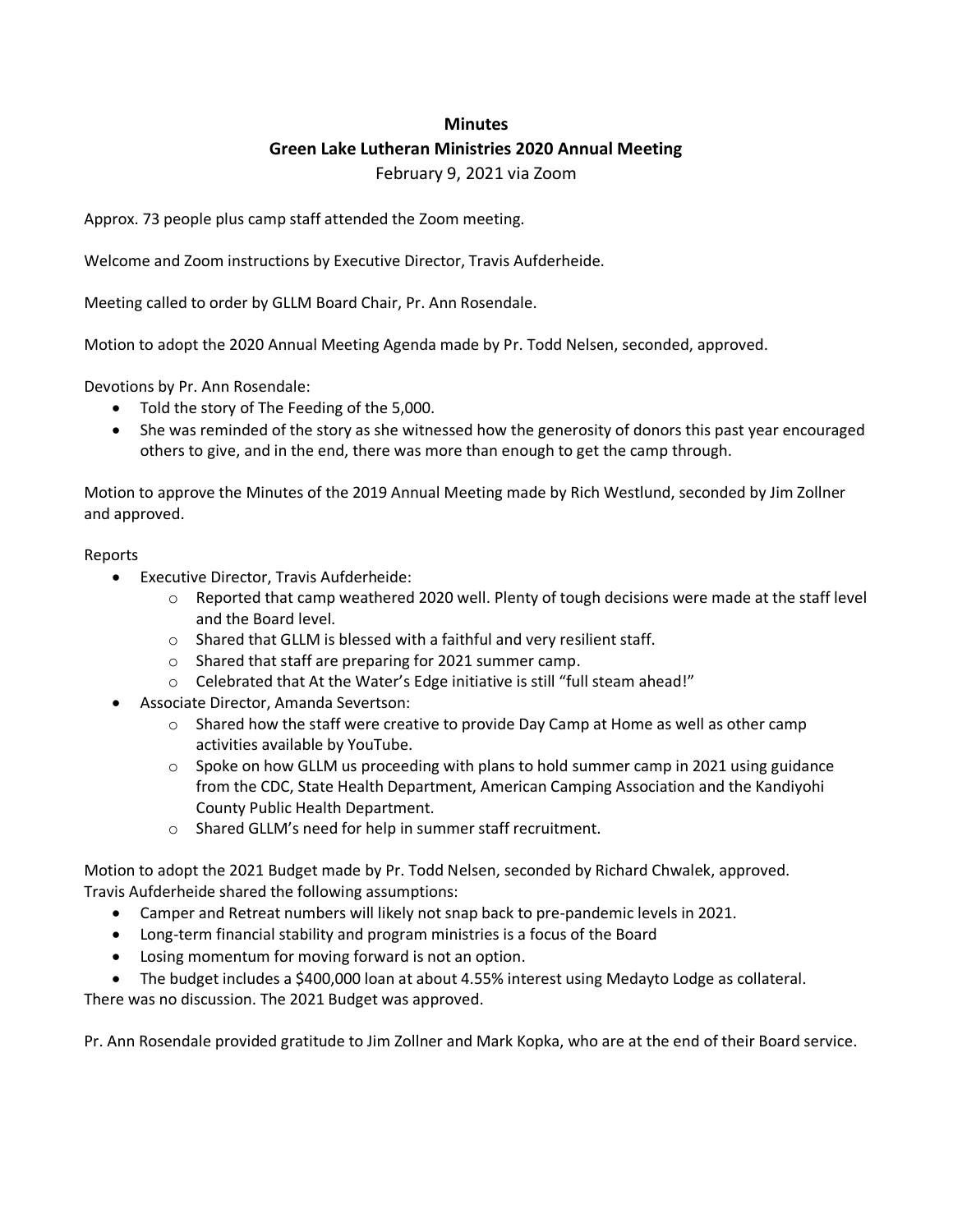Motion to approve a unanimous ballot for the following people to serve a three-year term on the Board of Directors. Motion made by Brad Rice, seconded and approved.

- Chad Darr (2nd Term)
- Pr. Laura Aase (1st Term)
- Kevin Elton (2nd Term)
- Robert Anderson (1st Term)
- Pr. Todd Nelsen (2nd Term)\*
- Casey Fuerst (1st Term)
- Pr. Troy Pflibsen (2nd Term)
- Kelly Rodger (1st Term)

\*Pastor Todd Nelsen is being elected to a two-year term. Due to an administrative error, he was not included in the reelection last year.

Travis Aufderheide presented Mary Toufar with the Dave Eliason Advocate of the Year Award. Thank you Mary for all you do to promote outdoor ministry!

Pr. Ann Rosendale led us in a closing prayer.

Meeting adjourned at 2:00 PM.

Respectfully submitted,

Sonya Erickson Director of Finance & Administration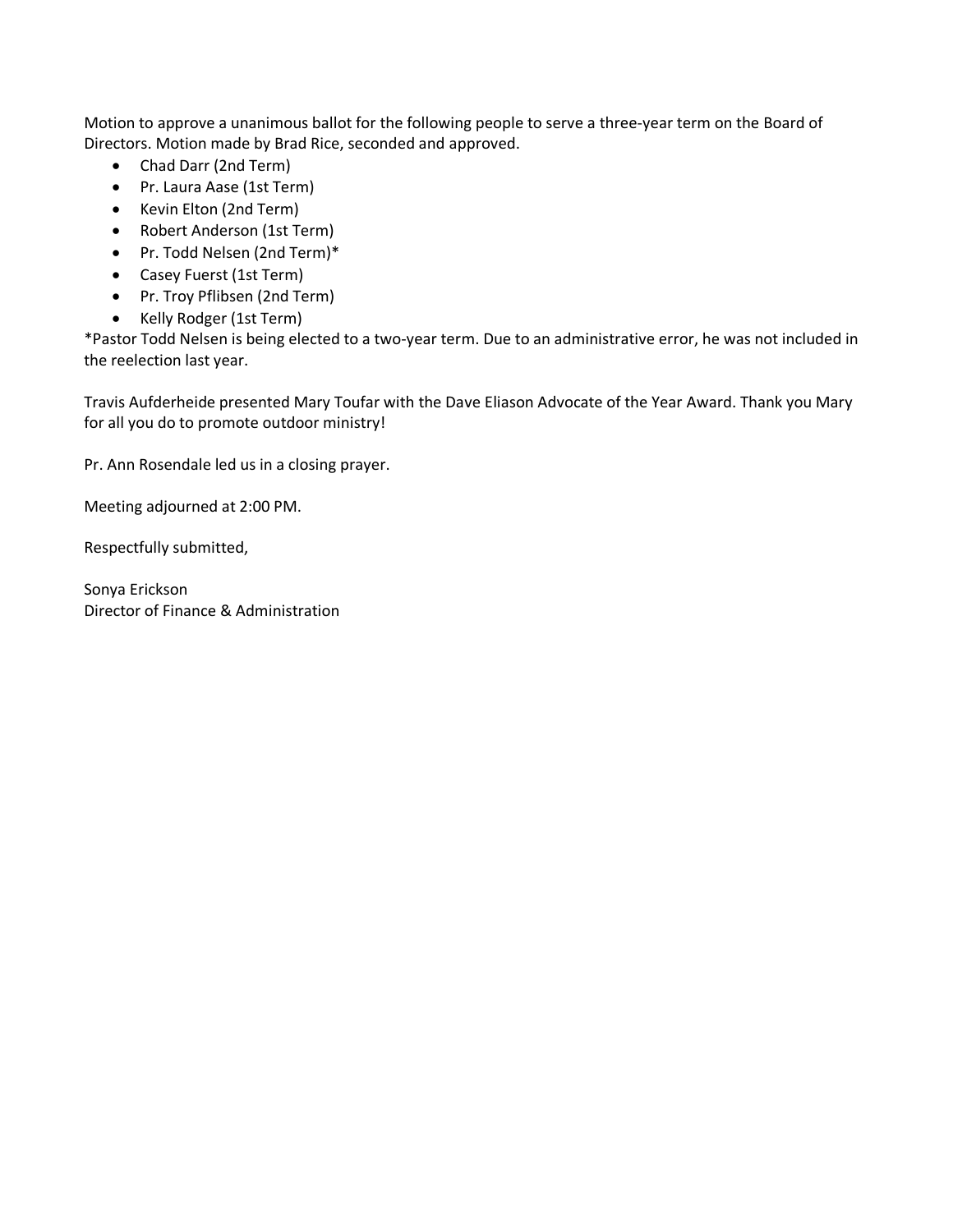# **Minutes of GLLM Special Meeting June 3, 2021 • 10:30 AM Held via Zoom and at Green Lake Bible Camp, Spicer, MN**

35 (thirty-five) voting delegates were counted (not including board members or camp staff) and recorded as being in attendance. Quorum was reached.

Meeting called to order by Board Chair, Chad Darr at 10:33 AM.

Board Chair Darr discussed that the GLLM governing documents do not allow for the Board of Directors to approve the sale or purchase of any real estate. The voting delegates would need to approve the sale or of any real estate.

Board Chair Darr stated that the Board of Directors did pass a motion to show its support of the proposal.

Executive Director Travis Aufderheide provided an overview of the proposal (along with a visual aid of the approximate location and approximate size) to split off a section of land from Parcel ID: 18-002-0040 measuring 15 feet by 100 feet in the northwest corner of said section (the north-western section of the property immediately south of Lake Ave South/ Co Rd 10 and sell the parcel for \$10,000. The purchasing party will be responsible for all fees associated with the sale, including but not limited to fees associated with surveying, plotting, any legal work, signage, fencing, etc.

Executive Director Aufderheide stated the sale would have no impact on any camp operations and causes no legal or operational impact on the organization.

Delegate Jane Tongen asked if GLLM knew for what purpose the land would be used by the Purchaser. Executive Director Aufderheide stated the additional land square footage would allow the Purchaser to meet county requirements regarding an improvement to his driveway and the addition of a patio. The improvements would not be built on the section of land being discussed.

No other questions were asked.

Motion made to approve the sale of a piece of land, located in the northwest corner of Parcel ID: 18-002-0040 measuring 15 feet by 100 feet for the price of \$10,000 and that any fees and expenses related to the transaction would be paid by the Purchasing Party. Motion made by Delegate Pastor Naomi Mahler and seconded by Delegate Amy Olsen.

Motion passed unanimously.

Meeting adjourned at 10:45 AM.

Respectfully submitted,

Kara Hallberg Secretary, GLLM Board of Directors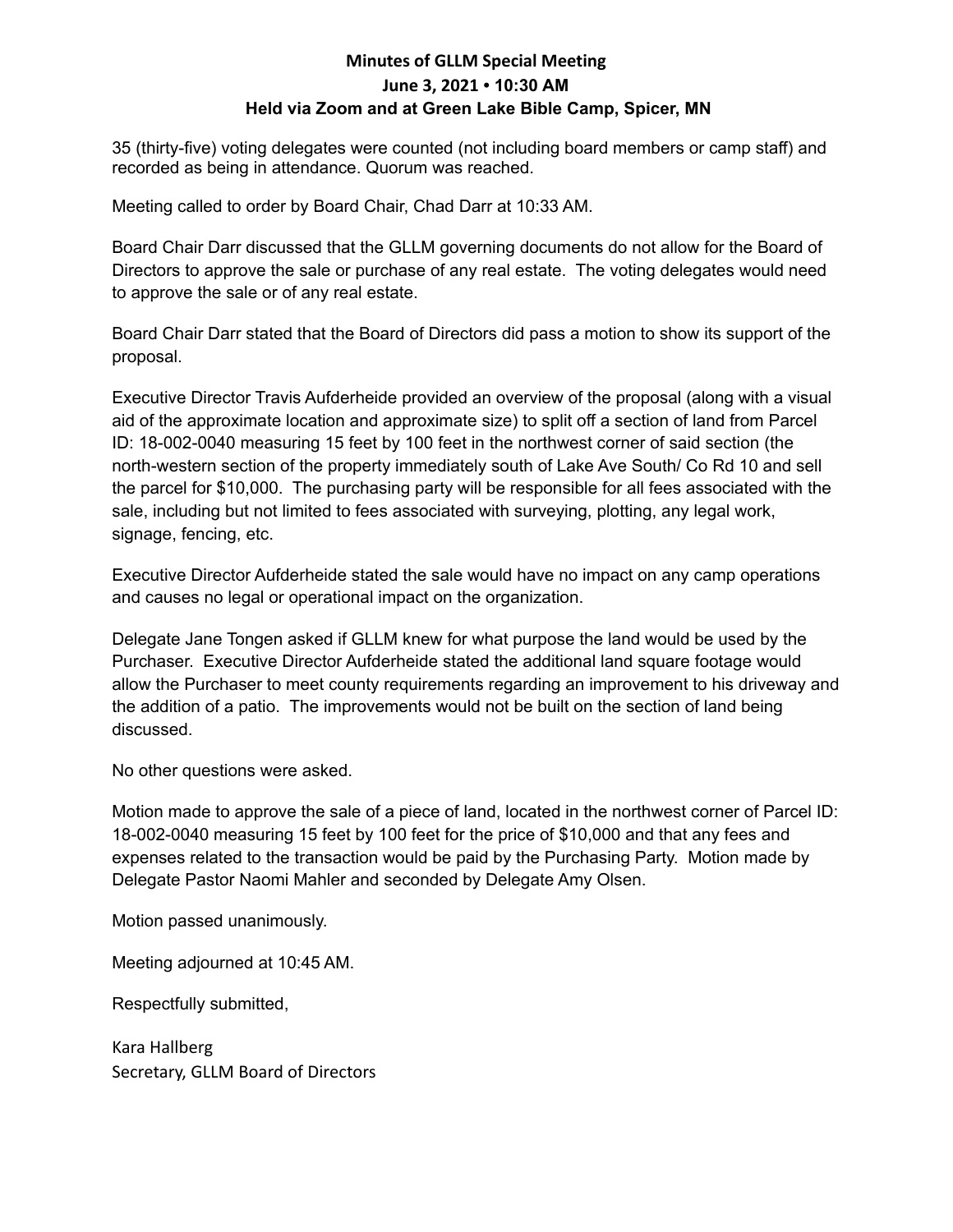# **Green Lake Lutheran Ministries 2021 Financial Statement & 2022 Proposed Budget Revised**

|                            |                          | 2020<br><b>Actual</b> | 2021<br><b>Actual</b> | 2021<br><b>Budget</b> | 2022 Proposed<br><b>Budget</b> |
|----------------------------|--------------------------|-----------------------|-----------------------|-----------------------|--------------------------------|
| <b>Revenue</b>             |                          |                       |                       |                       |                                |
| <b>Mission Support</b>     |                          | \$119,678.14          | 140,876.87            | 120,000.00            | 141,000.00                     |
| Development                |                          | 600,517.13            | 600,070.77            | 548,250.00            | 647,000.00                     |
| Camper Fees                |                          | (275.00)              | 432,256.43            | 313,907.50            | 600,480.00                     |
| <b>Retreat Fees</b>        |                          | 189,889.84            | 334,019.49            | 315,000.00            | 554,200.00                     |
| Other Funds                |                          | 85,177.25             | 99,123.50             |                       |                                |
| Other Income               |                          | 333,303.91            | 455,612.94            | 242,500.00            | 188,200.00                     |
|                            | <b>Revenue</b>           | \$1,328,291.27        | \$2,061,960.00        | \$1,539,657.50        | \$2,130,880.00                 |
|                            | <b>Gross Profit</b>      | \$1,328,291.27        | \$2,061,960.00        | \$1,539,657.50        | \$2,130,880.00                 |
| <b>Expenses</b>            |                          |                       |                       |                       |                                |
| General & Administrative   |                          | 153,363.76            | 161,942.30            | 173,452.00            | 185,063.00                     |
| Development                |                          | 46,493.62             | 56,880.91             | 63,550.00             | 50,750.00                      |
| Kitchen                    |                          | 25,829.38             | 97,166.31             | 60,600.00             | 130,000.00                     |
| Maintenance                |                          | 45,931.79             | 95,969.38             | 59,550.00             | 66,000.00                      |
| Custodial & Household      |                          | 14,425.12             | 44,602.85             | 35,000.00             | 50,710.00                      |
| <b>Utilities</b>           |                          | 82,322.19             | 101,915.14            | 95,560.00             | 112,192.00                     |
| Marketing                  |                          | 20,900.88             | 18,229.09             | 19,125.00             | 37,500.00                      |
| Program                    |                          | 17,265.46             | 74,906.40             | 54,173.00             | 60,080.00                      |
| Salaries & Benefits        |                          | 550,033.59            | 584,186.60            | 528,405.87            | 855,687.00                     |
| Seasonal Salaries          |                          | 84,784.66             | 288,613.35            | 260,480.00            | 316,990.00                     |
| <b>Other Expenses</b>      |                          | 37,404.52             | 61,099.89             | 14,875.00             | 10,092.00                      |
| Other Fund Expenses        |                          | 3,689.93              |                       | (1,688.00)            |                                |
| <b>Designated Expenses</b> |                          | 1,139.00              | 32,973.53             | 34,500.00             | 35,000.00                      |
| Depreciation               |                          | 344,793.37            | 184,520.00            | 176,323.00            | 215,000.00                     |
|                            | <b>Expenses</b>          | \$1,428,377.27        | \$1,803,005.75        | \$1,573,905.87        | \$2,125,064.00                 |
|                            | <b>Net Income (Loss)</b> | ( \$100,086.00)       | \$258,954.25          | $($ \$34,248.37)      | \$5,816.00                     |

It should be noted that 2021 revenue totals include \$410,394.53 in PPP grant funds.

2021 Income exceded expectations/budget in all income categories. With an increase in program and retreat participation, expense categories also increased above budgeted numbers. Overall, we were blessed to finish the year in a fantastic spot!

The budget shows a significant increase versus 2021 but is only incrementally higher than pre pandemic levels. We have been aggressive in certain line items but have plans in place to reach and exceed goals.

**Cottage Loan Proposal:** We again this year are seeking approval to take out a loan to complete the third of three Cottages at Shores of St. Andrew Bible Camp. The loan amount will be \$150,000 at an interest rate of no more than 4.50% for 7 years/30. The land parcel which will be used as collaterol is 18-110-0010, commonly known as the land parcel which Lemon Tree sits on at Green Lake Bible Camp. Having renovated the previous two Cottages last year, we are confident the market can support the additional space and we have a business plan that shows that the cashflow will more than satisfy principal and interest payments moving forward. We are excited to expand our ability to do ministry yet again!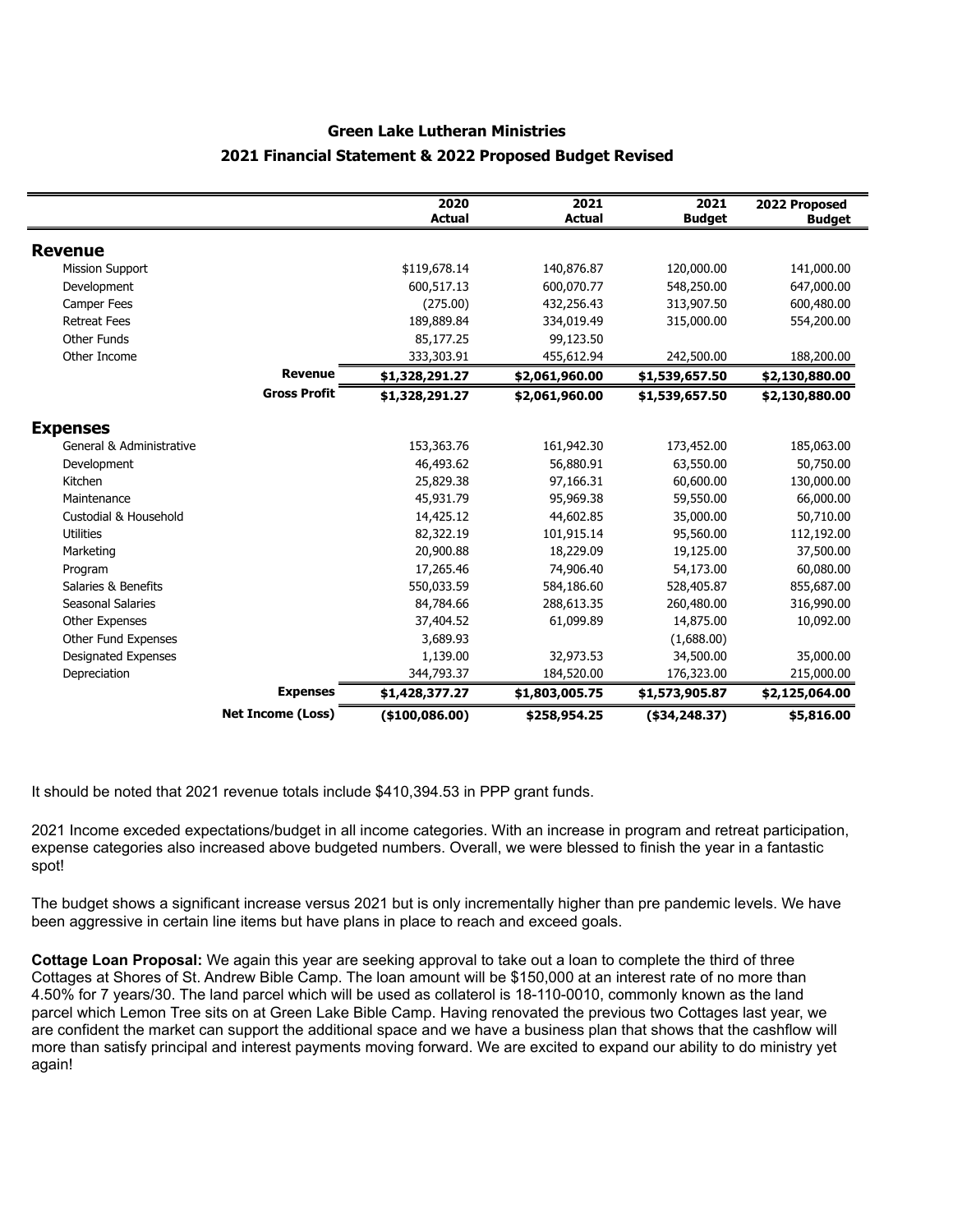# Statement of Financial Position as of December 31, 2021

| Cash & Cash Equivalents                  | \$148,483   |  |  |  |
|------------------------------------------|-------------|--|--|--|
| Investments                              | 854,705     |  |  |  |
| <b>Accounts Receivable</b>               | 35,144      |  |  |  |
| <b>Other Receivables-Internal Loans</b>  | 127,309     |  |  |  |
| Inventory                                | 31,363      |  |  |  |
| Prepaid Expense                          | 19,305      |  |  |  |
| Property and Equip, Net of Depr.         | 3,482,963   |  |  |  |
| <b>Total Assets</b>                      | \$4,699,272 |  |  |  |
| <b>Current Liabilities</b>               | 263,595     |  |  |  |
| Other Payables-Interal Loans             | 127,309     |  |  |  |
| Other Payables-Line of Credit            | O           |  |  |  |
| Long-Term Debt                           | 438,029     |  |  |  |
| <b>Assets Without Donor Restrictions</b> | 3,665,983   |  |  |  |
| <b>Assets With Donor Restrictions</b>    | 204,356     |  |  |  |
| <b>Total Liablities &amp; Net Assets</b> | \$4,699,272 |  |  |  |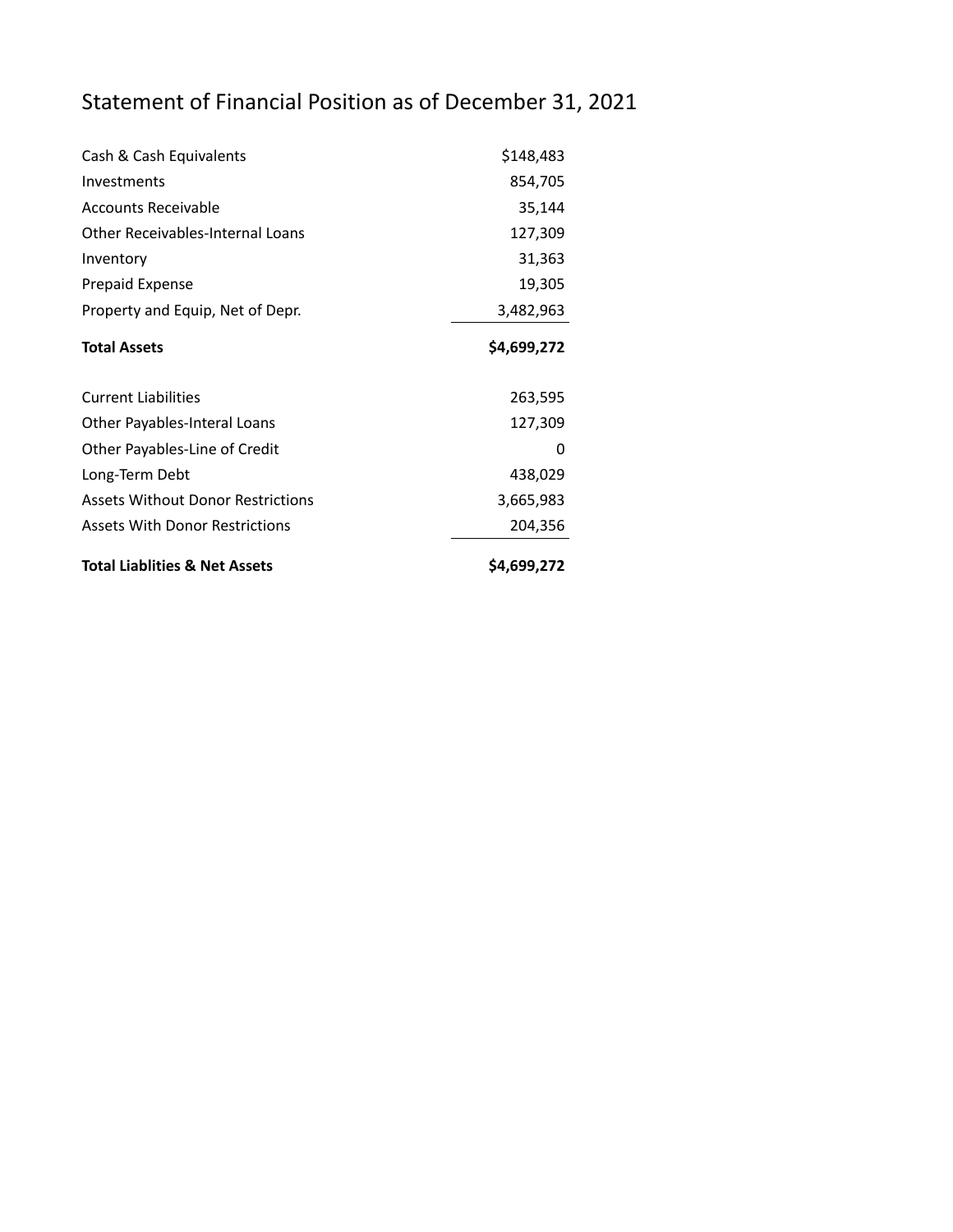# **2021 STATISTICS REPORT**

# **SUMMER CAMPERS 2019 2020 2021 Change** Campers Days Campers Days Campers Days Campers Days **GREEN LAKE BIBLE CAMP** Middle School 185 925 0 0 61 305 61 305 High School 31 155 0 0 7 35 7 35 Camp Joy 44 220 0 0 30 120 30 120 Family Camp 93 465 0 0 59 340 59 340 Resource Staff 13 65 0 0 0 0 0 0 **TOTAL 366 1830 0 0 157 755** 157 755 **SHORES OF ST. ANDREW BIBLE CAMP** On Site Day Camp 166 830 0 0 0 0 0 0 0 0 0 Elementary 454 1848 0 0 371 1855 371 1,855 Middle School 253 1265 0 0 184 920 184 920 Resource Staff **57** 285 0 0 9 45 9 45 **TOTAL 930 4228 0 0 564 2820** 564 2,820 **CAMP HOUSE** Youth 52 260 0 0 108 540 108 540 Resource Staff **8** 40 0 0 9 45 9 45 Adult/Family Camp 0 0 0 0 0 17 85 17 85 **TOTAL 60 300 0 0 134 670** 134 670 Day Camp Total 774 3,252 0 0 647 2,557 647 2,557

**SUMMER GRAND TOTALS 2,130 9,587.50 0 0 1,502 6,802** 1,502 6,802

# **RETREATS**

|                                  | 2020     |       |             | 2021   |        |               | Change |        |        |
|----------------------------------|----------|-------|-------------|--------|--------|---------------|--------|--------|--------|
|                                  | Guests   | Days  | Groups      | Guests | Days   | <b>Groups</b> | Guests | Days   | Groups |
| Green Lake Bible Camp            | 1,067    | 2,581 | 54          | 1,233  | 2,279  | 87            | 166    | $-302$ | 33     |
| Medayto Lodge                    | 454      | 1,437 | 32          | 509    | 2,097  | 41            | 55     | 660    | 9      |
| Shores of St. Andrew Bible Camp  | $\Omega$ | 0     | $\mathbf 0$ | 644    | 2,022  | 11            | 644    | 2,022  | 11     |
| St. Andrew Village               | 130      | 355   | 13          | 656    | 2,342  | 23            | 526    | 1,987  | 10     |
| Cottages at Shores of St. Andrew |          |       |             | 239    | 998    | 32            | 239    | 998    | 32     |
| Camp House                       | 223      | 791   | 22          | 342    | 1,674  | 17            | 119    | 883    | $-5$   |
| <b>RETREAT GRAND TOTALS</b>      | 1,874    | 5,164 | 121         | 3,623  | 11,412 | 211           | 1,749  | 6,248  | 90     |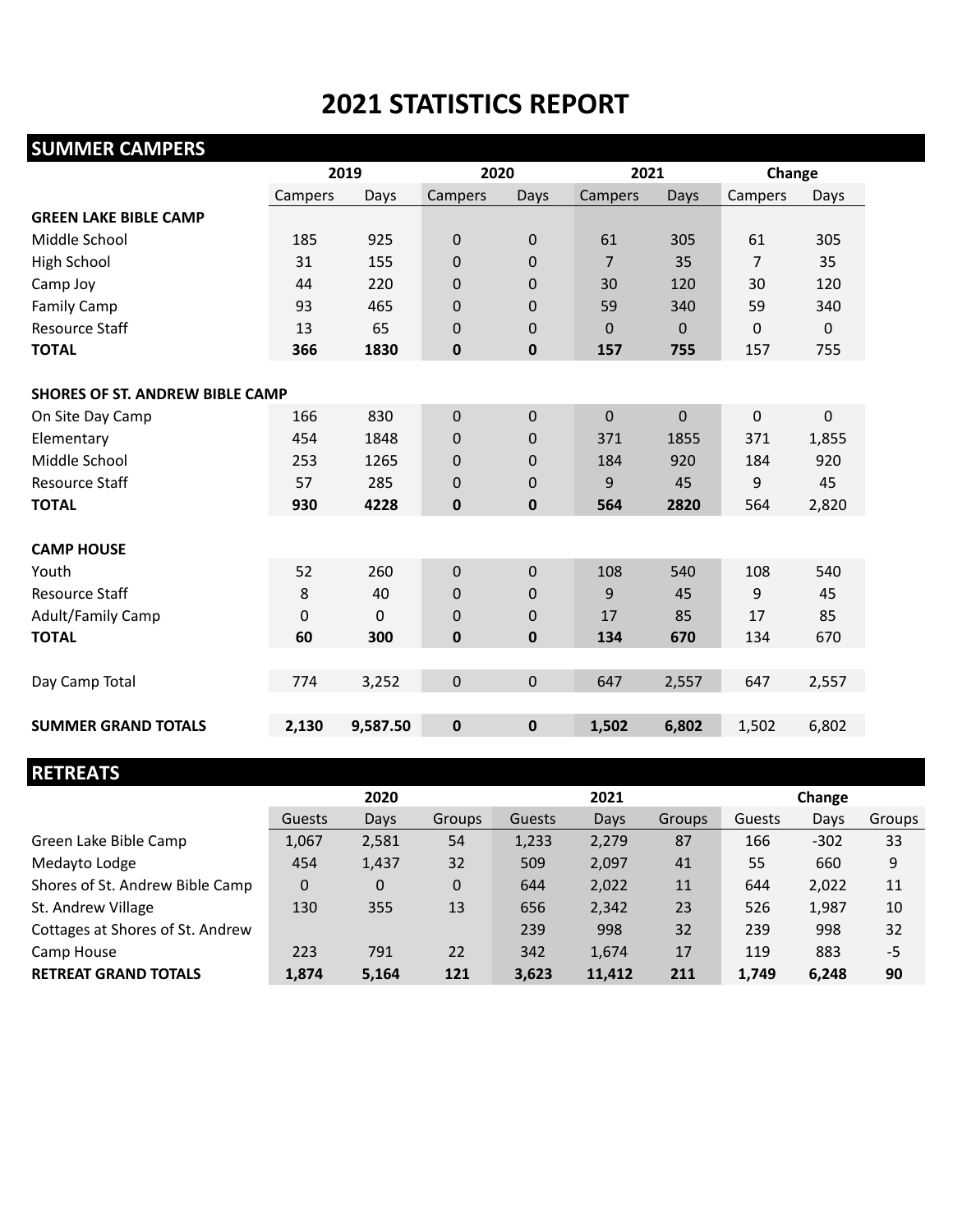# **2021 MEMBER CONGREGATIONS**

Bethel Lutheran **Matter and Millmar** All Saints Lutheran Darwin Darwin Bethesda Lutheran Murdock Beckville Lutheran Litchfield Bethlehem Lutheran **Bethel Lutheran** Bethel Lutheran Lester Prairie Lester Prairie Big Grove Lutheran **Belgrade** Belgrade Christ the King Lutheran Hutchinson Buffalo Lake Lutheran Degraff Evangelical Lutheran Cokato Calvary Lutheran Willmar Faith Lutheran Hutchinson Crow River Lutheran Belgrade First Lutheran Cosmos Eagle Lake Lutheran Willmar First Lutheran Litchfield East Norway Lake Lutheran New London North Crow River Lutheran Cokato Ebenezer Lutheran Kandiyohi Ostmark Lutheran Watkins Faith Lutheran Cosmos Cosmos Spicer Cosmos Cosmos Peace Lutheran Cosmos Cosmos First Lutheran The Collection Collection New London Stockholm Lutheran The Collection Cokato Grace Lutheran **Grace City** Belgrade **Trinity Lutheran** Grove City Hope Lutheran 
Trinity Lutheran Frinity Lutheran - Hector Cosmos Immanuel Lutheran **Atwater** Atwater **Litchfield Constanting Litchfield Constanting Litchfield Litchfield** Immanuel Lutheran Clara City Kerkhoven Lutheran **Kerkhoven** 

# **PRAIRIE CONFERENCE**

**GLACIAL RIDGE CONFERENCE**

**CANNON RIVER CONFERENCE**

### **LAKELAND CONFERENCE CROW RIVER CONFERENCE**

# **LAC QUI PARLE CONFERENCE**

Mamrelund Lutheran Pennock Augustana Lutheran Clarkfield Monson Lake Lutheran The Sunburg Sunburg Bergen Lutheran Granite Falls Nordland Lutheran **National Paynesville** Big Bend Lutheran Milan Paynesville Lutheran **Paynesville** Borgund Lutheran **Madison** Borgund Lutheran Madison Peace Lutheran **New London** Clarkfield Lutheran Clarkfield Lutheran Clarkfield St. John Lutheran **Raymond** Faith Lutheran Madison Svea Lutheran The Communication of Svea Svea First English Lutheran The Cortonville Trinity Lutheran **Madison** Brooten Garfield Lutheran Garticular Madison Tripolis Lutheran Kandiyohi Grace Lutheran Dawson United Lutheran Lake Lillian Granite Falls Lutheran Granite Falls Vinje Lutheran Willmar Immanuel Lutheran Watson West Lake Johanna Lutheran **Brooten** Brooten Kyiteseid Lutheran Milan Zion Irving Lutheran **Nation 2018** Paynesville **Lac Qui Parle Lutheran** Dawson Louisburg Lutheran Louisburg Maynard Lutheran Maynard Bethel Lutheran **Minnesota Valley Lutheran** Madison Christ Lutheran Cottonwood Our Savior's Lutheran Montevideo Hope Lutheran **Munneota** Minneota **Care Contracts** Our Savior's of Baxter Lutheran Montevideo Our Saviour's Lutheran Canby Salem Lutheran Montevideo St. Lucas Lutheran Cottonwood Saron Lutheran Montevideo Yellow Medicine Lutheran Thanley Falls St. John Lutheran Marietta St. Paul Lutheran (Nassau) Bellingham St. Paul's Lutheran Bellingham Trinity Lutheran Benson Trinity Lutheran Boyd Trinity Lutheran Montevideo Watson Lutheran Watson St. John's Lutheran **Northfield Zion Lutheran Zion Lutheran** Appleton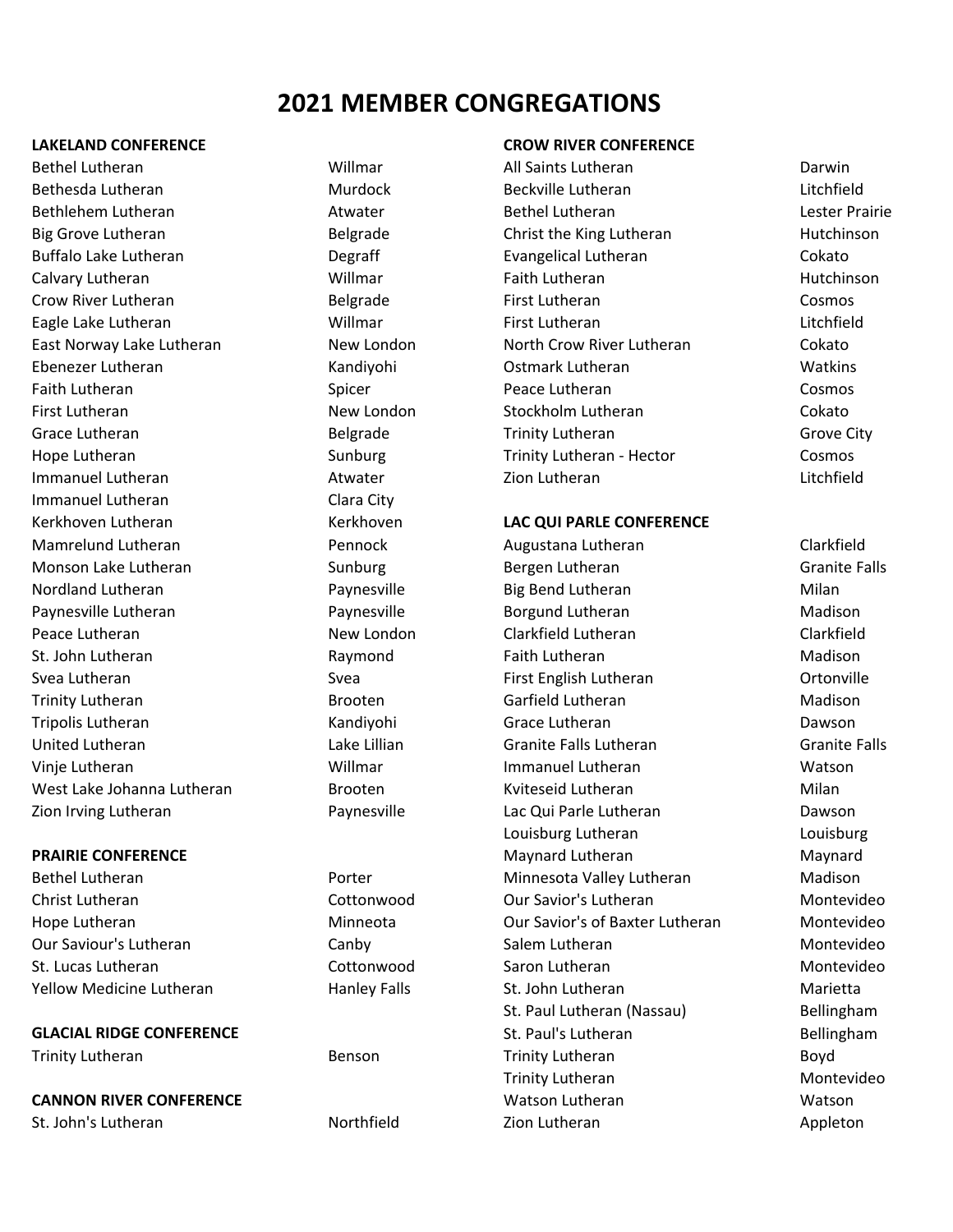### **GREAT RIVER RIDGE CONFERENCE MINNESOTA VALLEY CONFERENCE**

Rejoice Lutheran Clearwater Clearwater American Lutheran Caylord Resurrection Lutheran **St. Joseph Central Lutheran** Central Lutheran Fairfax

# **SCENIC VALLEY CONFERENCE**

# **MINNESOTA RIVER VALLEY CONFERENCE**

Bethlehem Lutheran Mankato Zion Lutheran Buffalo Lake Calvary Lutheran Mankato Christ the King Lutheran Mankato

# **MINNEAPOLIS CONFERENCE**

St. John's Lutheran **Communist Communist Communist Communist Communist Communist Communist Communist Communist Communist Communist Communist Communist Communist Communist Communist Communist Communist Communist Communist C** St. John's Lutheran Shakopee St. Philip Lutheran Fridley Trinity Lutheran Watertown Bethany Lutheran Frost

# **ST. PAUL CONFERENCE**

St. Luke Lutheran Cottage Grove St. Philip Lutheran Hastings

Christ Lutheran Glencoe Fields of Grace Lutheran The Lafayette Bethany Lutheran **First Lutheran** Hector Morgan **First Lutheran** First Lutheran Hector Cross of Calvary Lutheran Olivia First Lutheran Winthrop First Lutheran Renville Grace Lutheran Brownton Gloria Dei Lutheran **Redwood Falls** Immanuel Lutheran New Auburn Grace Lutheran **Belview** Belview Our Saviour's Lutheran **Fairfax** Hawk Creek Lutheran Sacred Heart Peace Lutheran Winthrop Our Savior's Lutheran Bird Island Scandian Grove Lutheran St. Peter Our Savior's Lutheran Theory Sacred Heart St. John's Lutheran Number of Winthrop Our Saviour's Lutheran Lamberton St. Matthew's Lutheran Stewart Rock Valle Lutheran Echo St. Paul Lutheran Gaylord St. John's Lutheran **St. Paul's Lutheran** Hector Hector **Morgan** St. Paul's Lutheran Hector St. Luke's Lutheran The Communisties of the Franklin St. Paul's Lutheran The Stewart St. Matthew Lutheran 
St. Matthew Lutheran 
St. Matthew Lutheran 
Hector  $\blacksquare$  Wabasso  $\blacksquare$  Swedlanda Lutheran St. Matthew's Lutheran **Evan** Evan Trinity Lutheran Gaylord Trinity Lutheran St. Peter Zion Lutheran **Arlington** 

## **WATOWAN CONFERENCE**

Epiphany Lutheran **Eagle Lake** Augustana Lutheran St. James Messiah Lutheran **North Mankato** Christ Lutheran Comfrey Springfield Our Savior's Lutheran Cleveland Christ the King Lutheran New Ulm St. John Lutheran **East Sveadahl Lutheran** St. James St. Paul Lutheran **Example 20** Lecenter **Faith Lutheran** Faith Lutheran Madelia Zion Lutheran Lake Crystal First Lutheran Butterfield First Lutheran St. James Lake Hanska Lutheran **Hanska** All Saints Lutheran **Norwood** New Hope Lutheran **Comfrey** Bethlehem Lutheran **Minneapolis** Cur Savior Lutheran New Ulm Cross of Peace Lutheran The Shakopee St. Olaf Lutheran Codin Codin Crown of Glory Lutheran Chaska Sundown Lutheran ‐ Springfield Springfield Good Shepherd Lutheran Wayzata Trinity Lutheran Madelia Light of Christ Lutheran Delano Trinity Lutheran Sleepy Eye Lord of Life Lutheran Truman Maple Grove Trinity Lutheran Truman Truman Maple Grove Lutheran Maple Grove Waverly Lutheran ‐ Trimont Welcome Shepherd of the Lake Lutheran **Prior Lake** Zion Lutheran Hanska

# **BLUE EARTH RIVER CONFERENCE**

Trinity Lutheran **Blue Earth**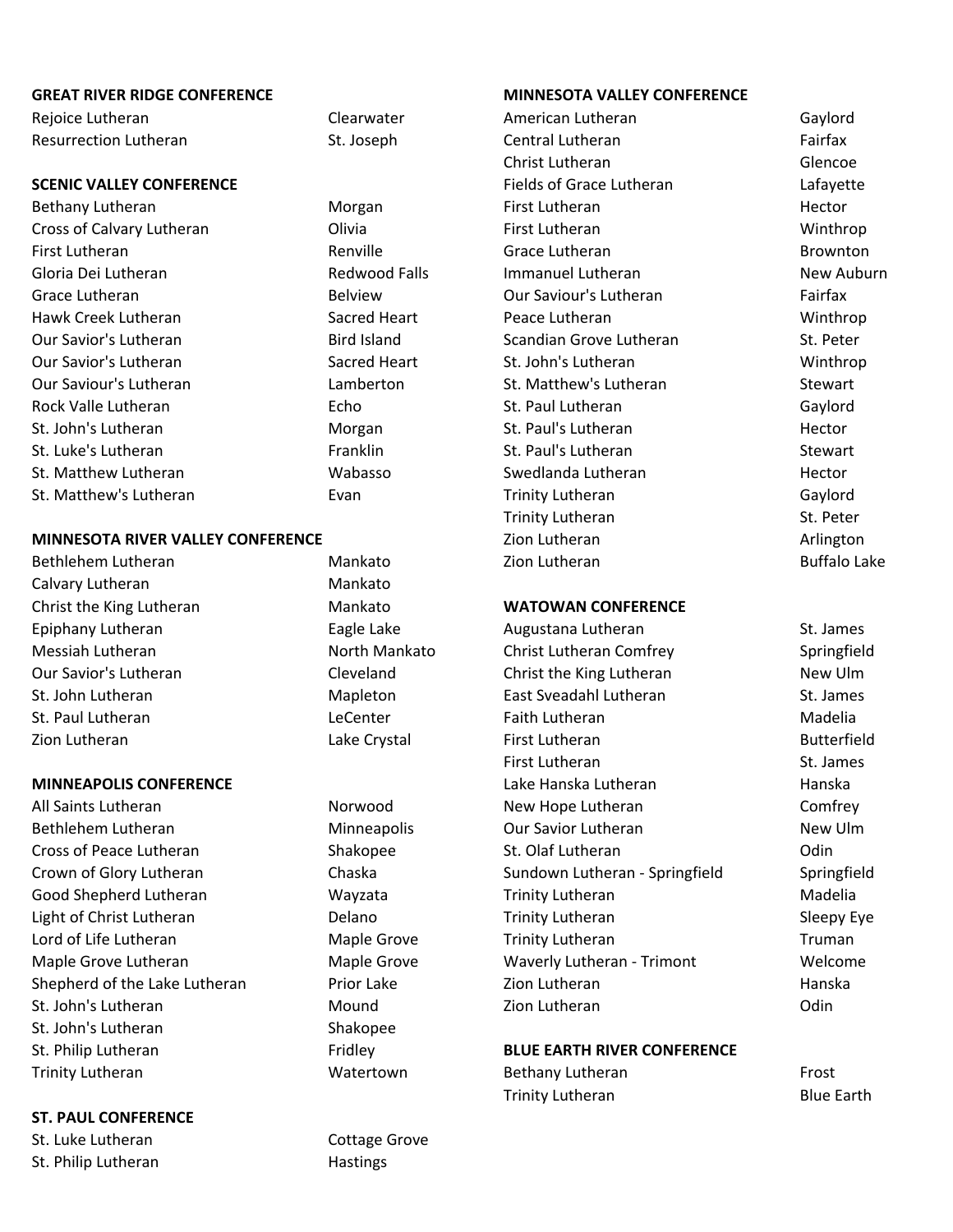# **2021 Living Waters Fellowship and Friends of GLLM**

#### **LIVING WATERS FELLOWSHIP**

#### **LAKES MEMBERS \$10,000+**

Anonymous Ardyce Anderson•^ Jackie Ast•^ Daniel & Betsy Hallberg\*• Betty Jane Johnson\*• Karla Kadelbach\*• Members, Lord of Life Lutheran Maple Grove Donald & Betty Maland• Peace-Shalom Foundation•

# **RIVERS MEMBERS**

# **\$7,500+**

Anonymous Members, Bethel Lutheran, Willmar Members, Calvary Lutheran, Willmar Members, Christ Lutheran, Glencoe Judd & Shelly Duininck\* Red & Karen Mastin• Marlys Olstad• Ken & Nancy Seim• Members, Vinje Lutheran, Willmar

# **STREAMS MEMBERS**

**\$5,000+** Robert & Susan Anderson• Anonymous Members, Bethlehem Lutheran, Minneapolis John Curran• Casey & David Fuerst\* Dave & Barb Ingalsbe• Members, Trinity Lutheran, Montevideo Rich & Peggy Westlund• Jim & Jen Zollner•

# **SPRINGS MEMBERS**

**\$2,500+** Anonymous Travis & Kylie Aufderheide•^ Charlie & Barb Bornhoft• Members, Christ the King Lutheran, Hutchinson Members, Cross of Calvary Lutheran, Olivia Ralph Dovre• Ken & Nancy Drange• Duininck Companies• Members, Evangelical Lutheran, Cokato Members, Faith Lutheran, Spicer Members, First Lutheran, Litchfield Members, First Lutheran, St. James David & Marjorie Gehant• Members, Granite Falls Lutheran, Granite Falls Marvin & Evelyn Grimm• Richard & Barbara Gunderson• Ollie & Shar Hagen•^ Donald & Judith Heath• Mike & Jeanette Jacobson David Johnson•^ Dave Kleine\* Marlys Larsen• Beverly Lentz•^ Steve & Nancy Linder• Eric Litynski\* Louise & Elizabeth Manke\* Michael & Linda Mickelson• Donald Nelson• Members, Nordland Lutheran, Paynesville Rebecca Otterness Members, Our Savior's Lutheran, Montevideo Members, Our Savior's Lutheran, New Ulm Jerri Palm• Justin & Sarah Pouliot Larry & Cindy Rice•

Members, St. Philip's Lutheran, **Hastings** Thrivent Financial•

# **LIVING WATERS MEMBERS \$1,000+**

Ed & Catherine Anderson• Jeff & Joy Anderson\* Anonymous Justin & Seyward Ask\* Dale & Lois Aufderheide• Members, Augustana Lutheran, St. James Don & Pat Berg\* Benjamin & Meggie Bjertness Jim & Pat Branstad Paul & Audrey Broste Dwaine & Jeanne Bruns\* Randy & Dorothy Bullert• Eric Anderson & Marti Carlson\* Charlie & Heather Carver\* Members, Christ The King Lutheran, New Ulm Clark & Lois Christiansen•^ Members, Clarkfield Lutheran, Clarkfield Members, Crown of Glory Lutheran, Chaska Chad & Krista Darr Dennis & Chris Davis• Double J Concrete & Masonry Gary & Barbara Eliason Beth Elliott Exxel Outdoors, LLC\* Members, Faith Lutheran, Hutchinson Edward & Karen Fick Members, First English Lutheran, Ortonville Members, First Lutheran, Hector Steve Flann• Phil & Marsha Forstrom Cal & Barb Freeman\* Landon & Nicole Fries\* Jim & Sandy George Brian Gieseke Members, Gloria Dei Lutheran, Redwood Falls Craig Gorans•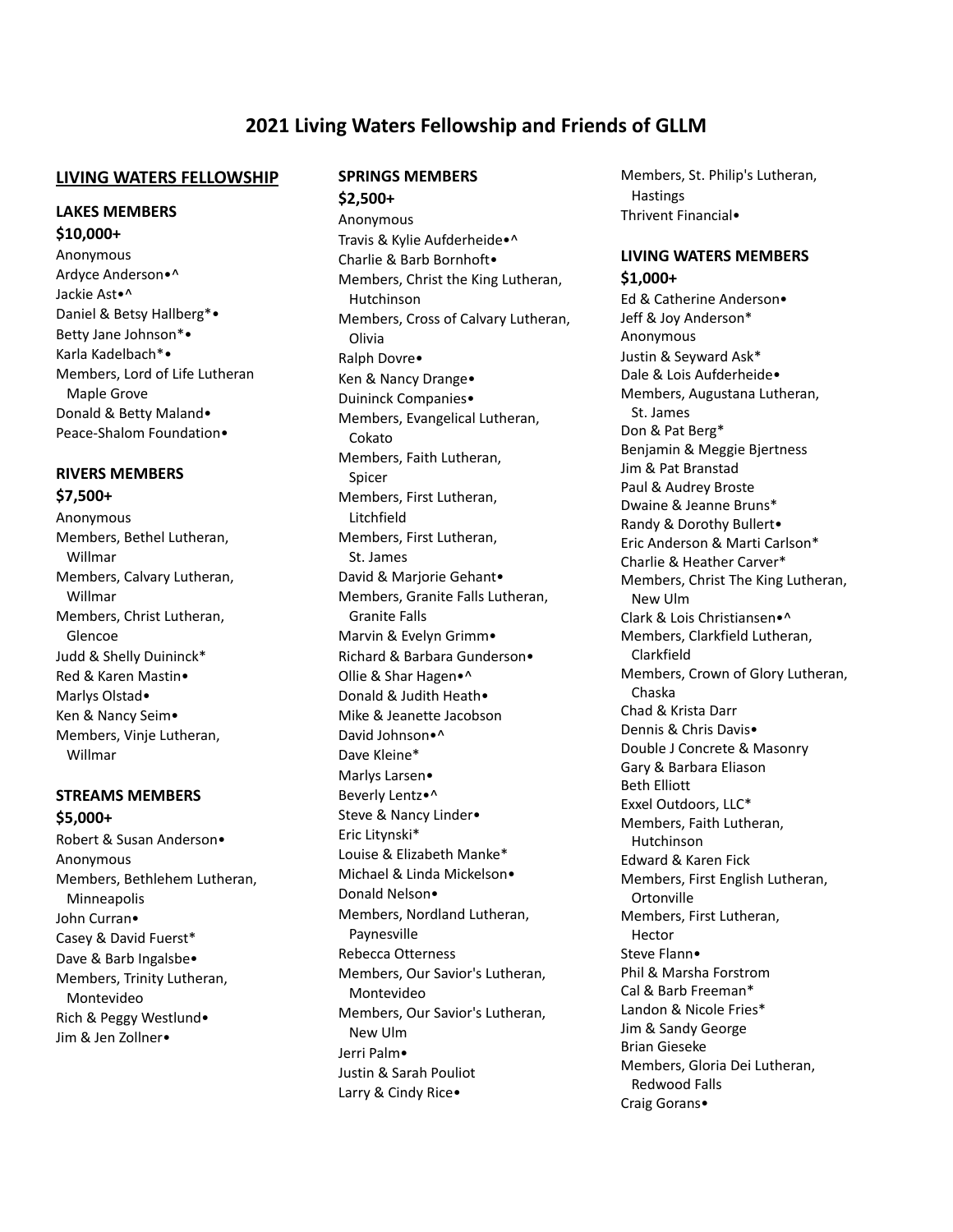Members, Grace Lutheran, Dawson Marc & Betsy Grams David & Pam Hagen• Bob & Deloris Haines Bruce & Maria Hanson\* Donald & Caryl Haug• Chad & Jessica Haugen\* Members, Hope Lutheran, Sunburg Members, Immanuel Lutheran, Clara City Marlys Jacobson^ Thomas & Phyllis Jacobson•^ Scott Jakel Janelle Johnson• Kirby & Hallie Johnson Jim & Bev Kingman• Twyla Kirkeby Bob & Barb Klover Lowell & Rebecca Krogstad• Matt & Nancy Krull Ron Kubista• Lakeland Nurseries• Joan Larson John & Mary Lindstrom Todd Lynum & Naomi Mahler• Paul & Deanna Manteufel• Tom & Patty McCarthy• Duane & Cheryl McDougall Members, Messiah Lutheran, North Mankato Rosalie Minor• Scott & Brenda Moore• Mary Neff\* Ernest & Glenda Nelson\* Charles & Sharon Olson•^ Members, Ostmark Lutheran, Watkins Members, Our Saviour's Lutheran, Canby Don & DeeAnne Palan\* Members, Paynesville Lutheran, Paynesville Members, Peace Lutheran, New London Members, Peace Lutheran, Winthrop Don & Jan Petrick• Timothy & Mary Pieh Dean & Myra Quale Members, Resurrection Lutheran, St. Joseph Brad & Deb Rice

Wayne & Ann Rice Laurie Ronholdt\*^ Kyle Alberty & Ann Rosendale Roger & Joyce Schaffran•^ Laurel & Carol Schiro\*^ David & Amanda Severtson Paul & Pat Sheggeby•^ Howard & Kris Skulstad Daniel & Kristin Smith• Members, St. Johns Lutheran, Raymond Members, St. Paul Lutheran, Le Center Members, St. Paul's Lutheran, Hector Dean Stenberg^ Members, Stockholm Lutheran, Cokato Ross & Pauline Strehlow Members, Svea Lutheran, Svea Jerry & Kris Swanson\* Sharon Sweep-Ogawa Kelly & Sheri Terwisscha Thein Well Company Inc. Thrivent Action Teams Members, Transfiguration Lutheran, Bloomington Members, Trinity Lutheran, Benson Members, Trinity Lutheran, Brooten Members, Trinity Lutheran, Gaylord Members, Trinity Lutheran, Grove City Members, Trinity Lutheran, Sleepy Eye Members, Trinity Lutheran, St. Peter Members, Trinity Lutheran, Watertown Members, Tripolis Lutheran, Kandiyohi Charles & Holly Ulrich• Carlton Urdahl Amy Vanderhoff\* Clark Vollan\* Owen & Maria Weikle Norman & Janet Westby\* Members, Zion Lutheran, Lake Crystal

#### **FRIENDS OF GLLM**

#### **GOLD MEMBERS \$750+**

Anonymous Karen Arrett Nancy Besse Members, Bethlehem Lutheran, Mankato Members, Crow River Lutheran, Belgrade Brian & Jill Duncan Members, Eagle Lake Lutheran, Willmar Members, East Sveadahl Lutheran, St. James Members, Ebenezer Lutheran, Kandiyohi Bill & Kirsten Freitag Members, Grace Lutheran, Belview Pat Hagen Bob & Dona Haines• Jacob Halldorson Daniel & Elizabeth Hampton Bill & Diane Keller Michael & Brenda Knutson Members, Kviteseid Lutheran, Milan Greg & Jeanette Lecy• Bruce & Sharon Ohland Elred Oren Shawn Pelowitz Greg & Carol Roverud David & LaDean Roxberg Dan & Christine Schneider Members, St Johns Lutheran, Springfield Roger & Alice Stehn• Gerald & Val Walsh Rich & Kathy Wehking Arlyn & Donna Wendlandt

#### **SILVER MEMBERS \$500+**

Paul & Belinda Abrahamson Members, American Lutheran, Gaylord Jon & Meghan Anderson Keith & Paula Anderson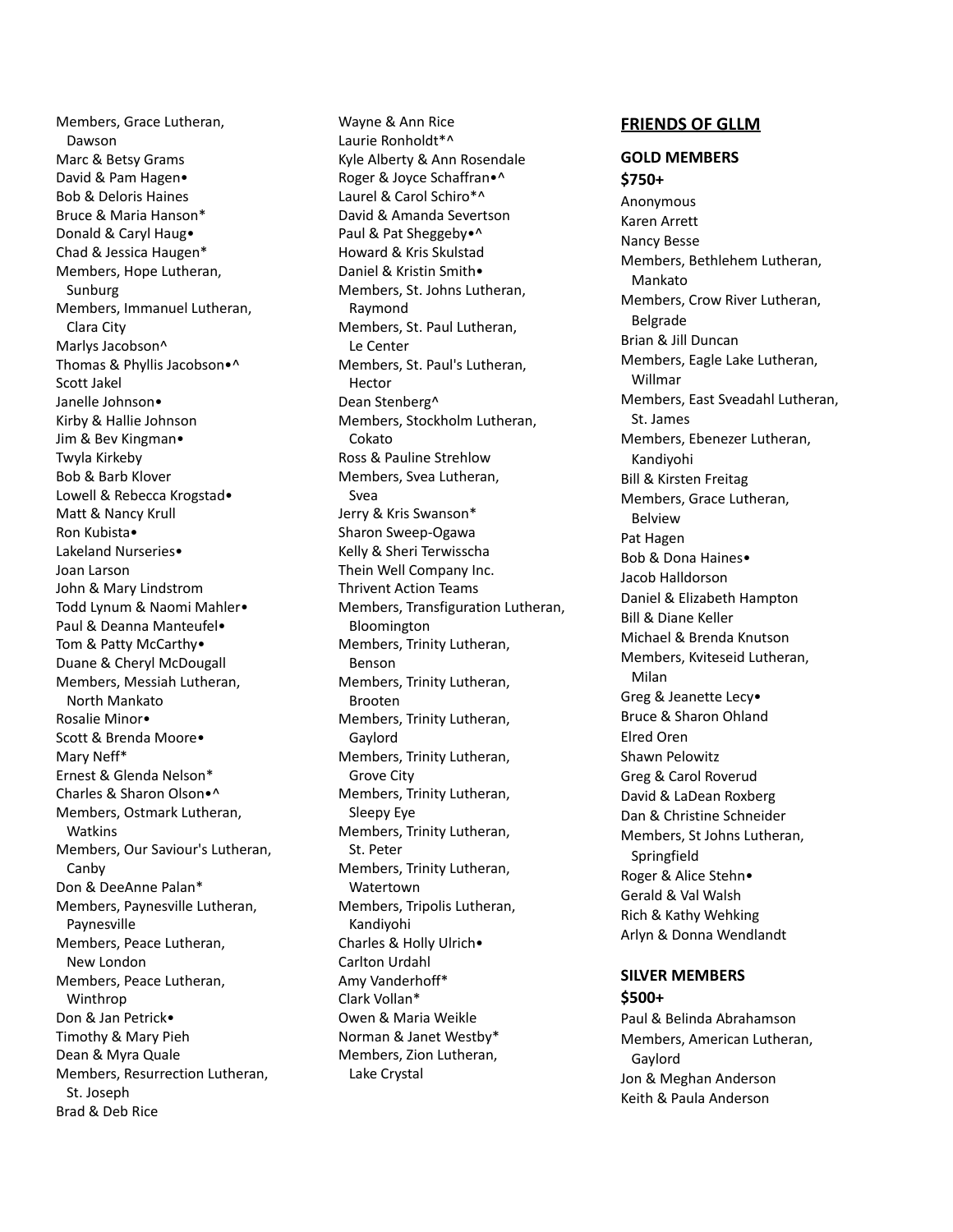Paul & Leanne Anderson Anonymous Randy Arhart Members, Bergen Lutheran, Granite Falls Jon & Jeanne Berget• Clyde & Sandra Birkholz Mike & Julie Bluhm Craig & Linnea Bullert Members, Christ the King Lutheran, Delafield, WI Stan & Katherine Claussen Nate & Chelsey Crary Members, Cross of Peace Lutheran, Shakopee Tom & Barbara Daggett Harlan & Jennifer Davenport Mark & Hilda Demuth-Lutze Randy & Karen Dohmen Mahadev Wudali & Sara Dovre Charles & Karen Eberhard Scott & Sue Ellingson Bill & Pastor Marlene Elmstrom Kevin & Angie Elton Eda Engles Environmental Associates, Inc. Paul & Irene Erickson Women of Faith Lutheran, Spicer Kari Felland Members, First Lutheran, Winthrop Women of First Lutheran, Cosmos Gerry & Nancy Fladeboe John & Janet Forstrom Dennis & Dawn Fries Members, Grace Lutheran, Belgrade Justin & Anna Haats Karl & Christine Hamre Gregg & Linda Hanson Donna Hedlund Dorothy Hedtke Dean & Sue Hemingway-Westre Aaron & Abbe Holmgren Paul & Ruth Idstrom• Betty Ann Jaeger• Daniel & Laura Jeseritz Kent & Donna Johansen

Ardell & Marilyn Johnson Jeff & Cheryl Johnson Neal & Gail Johnson Donald & Gloria Keiser-Dovre Gary & Carla Lagerstedt Lyle & Bonnie Lange Joseph & Ann LaPorte Andrew & Michelle Lewis Dan & Sandra Licklider Gretchen Luther Kristine Mackenthun Allan & Sandra Magnuson Craig & Mary Meyer David & Kristine Tostengard-Michel Blaine Monson Christian & Kateri Muellerleile Todd & Pat Nelsen Bob & Karen Nelson Jane Nygaard Olav Jeffry Olson• Members, Our Saviors Lutheran, Jackson Members, Our Savior's Lutheran, Bird Island Members, Our Savior's Lutheran, Sacred Heart Jake Schwinghammer & Kirsten Palan Members, Peace Lutheran, Cosmos Keith & Janine Pearson^ Matt & Jennifer Philaya Lee & Kasey Potzler Lynne Raschke Jeffrey & Susan Reich Sherlen & Betty Rodi• Doug & Benita Rueckert• Michael & Maren Rueckert Chuck & Karen Sagedahl• Garrett & Judy Sampson Al Schochenmaier Gloria Schultz Marcy Schultz Joseph & Judy Schwartz Rosie Schwartz Lynn Seep Ben & Victoria Seim Duane & Mary Semmler Members, St Matthew's Lutheran, Evan Dorothy Stenberg^

Rolf Storvick Allen & Karen Struck David & Joanna Struck Dean & Linda Summerlet Members, Trinity Lutheran, Hector Members, Trinity Lutheran, Madelia Members, Trinity Lutheran, Truman John & Ann Vaubel Jon & Barbara Wagner Chris & Brittany Ward Women of Zion Irving Lutheran, Paynesville Members, Zion Lutheran, Appleton Members, Zion Lutheran, Arlington Members, Zion Lutheran, Buffalo Lake Members, Zion Lutheran, Hanska

### **BRONZE MEMBERS \$250+**

Harley & Evelyn Aalfs Brett & Kathy Aamot Members, All Saints Lutheran, Darwin Women of American Lutheran, Gaylord Lisa Anderson Lyndon & Ruth Anderson David & Susan Anfinson Anonymous Bob & DeAnna Aufderheide Jon & Sherri Austvold Beverly Baseman Eleanore Becken Ardell & Arlene Benson Rose Berthelsen Members, Bethel Lutheran, Lester Prairie Members, Bethesda Lutheran, Murdock Matt & Darcie Bien Members, Big Grove Lutheran, Belgrade James & Joan Krikava Bodine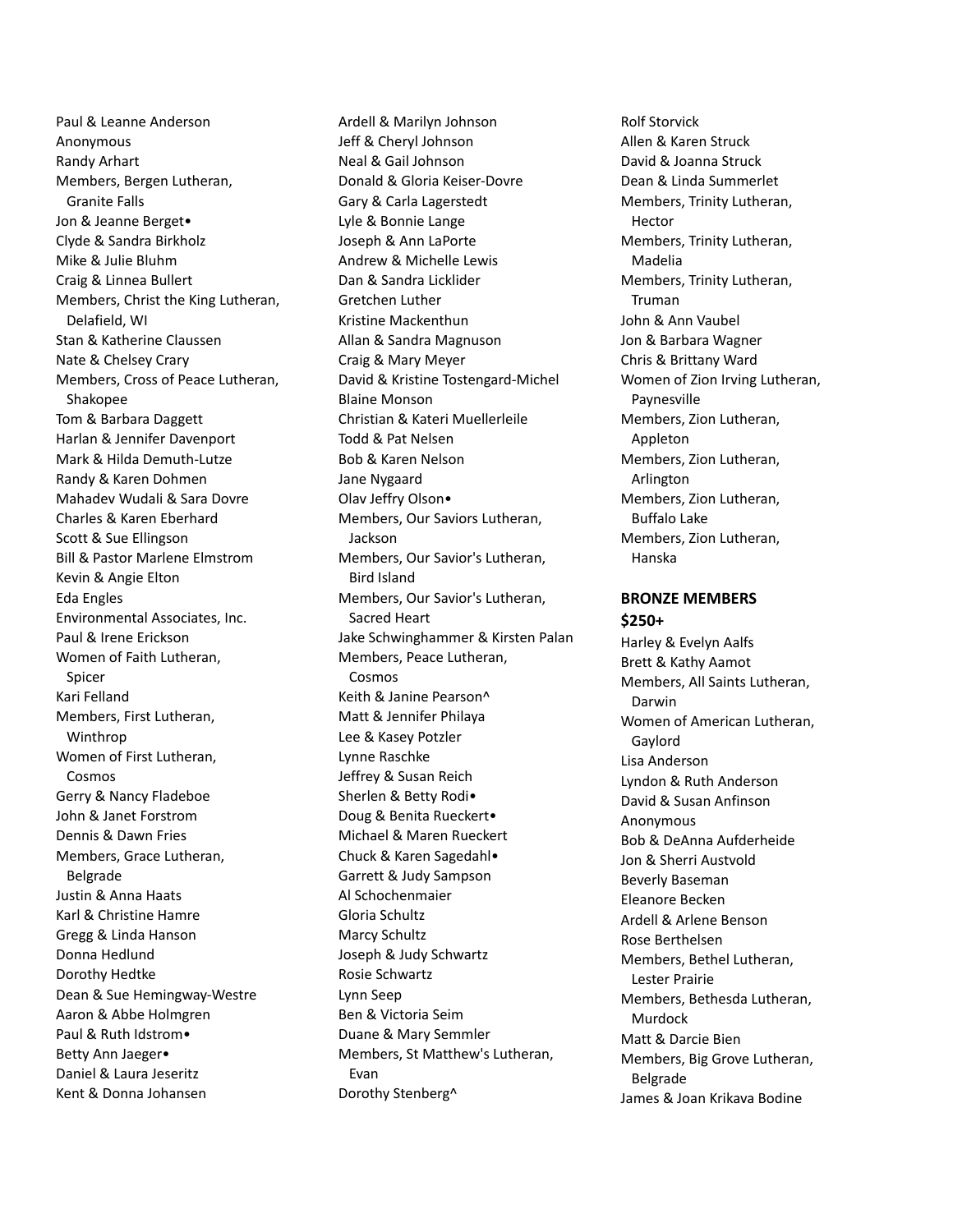Julius Brouwer Loren & Linda Buchholz Jerry & Lila Burmeister Ed & Denise Buss Chris & Joanne Christensen Corey & Jodi Christensen Sybil Christensen Bert & Mardella Crest Betty Croonquist Collin Meierbachtol & Krista Cruse Jonathan & Sarah Dahl Kevin & Corinne Dahl Jim & Pat Doty Harris & Connie Duininck Women of East Sveadahl Lutheran, St. James Roland & Mary Ebent• Michael & Sandra Eggers Harold & Janelle Eisenbacher Valdine Elder Patricia Ellison David & Esther Endicott LaVonne Erickson Sonya Erickson Members, First Evangelical Lutheran, Cosmos Ronald Gilgert Nathan & Kodi Goracke Members, Grace Lutheran, Brownton Arlan & Karla Grages Women of Granite Falls Lutheran, Granite Falls Jay & Beth Gravley Doug & Arlys Gronli Robert & Brenda Gruenhagen Barb Halvorson Barb Halvorson Dorothy Hanson Robert & Judy Harder Members, Hawk Creek Lutheran, Sacred Heart Paul & Jane Hedin^ Gary & Lu Anne Heglie Sig & Stephanie Holme James & Julie Honzay Jaden & Alanna Hunter Bob Imsdahl Steven & Jan Isakson Richard & Kristine Isder

Rod & Linda Isebrand Peter & Lynne Jacobson Richard & Mary Jepson Alex Johnson Beth Johnson Gerald & Dorothy Johnson Jerry & Gail Johnson Joel & Julie Johnson Mark & Joan Johnson Virginia Jorgensen Bryant & Lindy Kaden Mary Klenke Mike & Kathy Knutson Don & Mary Koch• Bill Koeckeritz LuAnn Kruger Margaret Krull Members, Lac Qui Parle Lutheran, Dawson Members, Lake Hanska Lutheran, Hanska Michael & Shar Lamb Gerald & Bereth Larson Tim & Connie Larson Mandy Leavell Sandra Leclerc-Leak Kevin Dragseth & Stephanie Lee Tom Licklider• Grant & Jennifer Lien Keith & Rebecca Long Cindy Lundberg Bill & Karyn Maass Members, Mamrelund Lutheran, Pennock Ryan & Angela Mann Women of Maple Grove Lutheran, Maple Grove Susan Marcinkowski Ron & Karol Markfelder Loren & Lois Mathews Chris Meiers Hermayne Merritt Aaron & Jennifer Miller Mark Miller Don & Kathy Monson Dean Holzman & Bonnie Morris Robert & Carol Mueller Diane Nelson Harvey & Marie Nelson Richard & Nancy Nelson

Kara & Michael Nilius Paul Norell Marlow & Carol Norum Donna Olson Women of Our Saviour's Lutheran, Canby Members, Our Saviour's of Baxter Lutheran, Montevideo Arlys Ousman Eric & Madelyn Palan Randy & Mary Jo Patton Leon & Mary Peterson Dean & Kris Potter Jenna Proehl Kyle & Tammy Quenemoen Stephanie Quick Randy & Kristi Quitney Ed & Kay Rauk Chuck Regal Gayle Rehn Lynn Rice Tony & Susan Rime Susan Roepke Eric & Anna Runestad Gary & Pam Ruter Howard Ryberg Members, Scandian Grove Lutheran, St. Peter Art & Julie Schafer John & Connie Scheevel Ann Schumann• Dane & Ingrid Skilbred Mary Lou Slinden Don & Helen Slinden Jr. Gary & Elaine Sonstegard Thomas Specht Dan & Kristen Spielman Members, St Johns Lutheran, Mapleton Members, St Johns Lutheran, Morgan Women of St Matthew Lutheran, Wabasso Dave & Phyllis Stageberg Harlen & Belinda Stark Members, Swedlanda Lutheran, Hector Chuck & Sandy Tatge Terry & Audrey Thompson• Carol Thorstad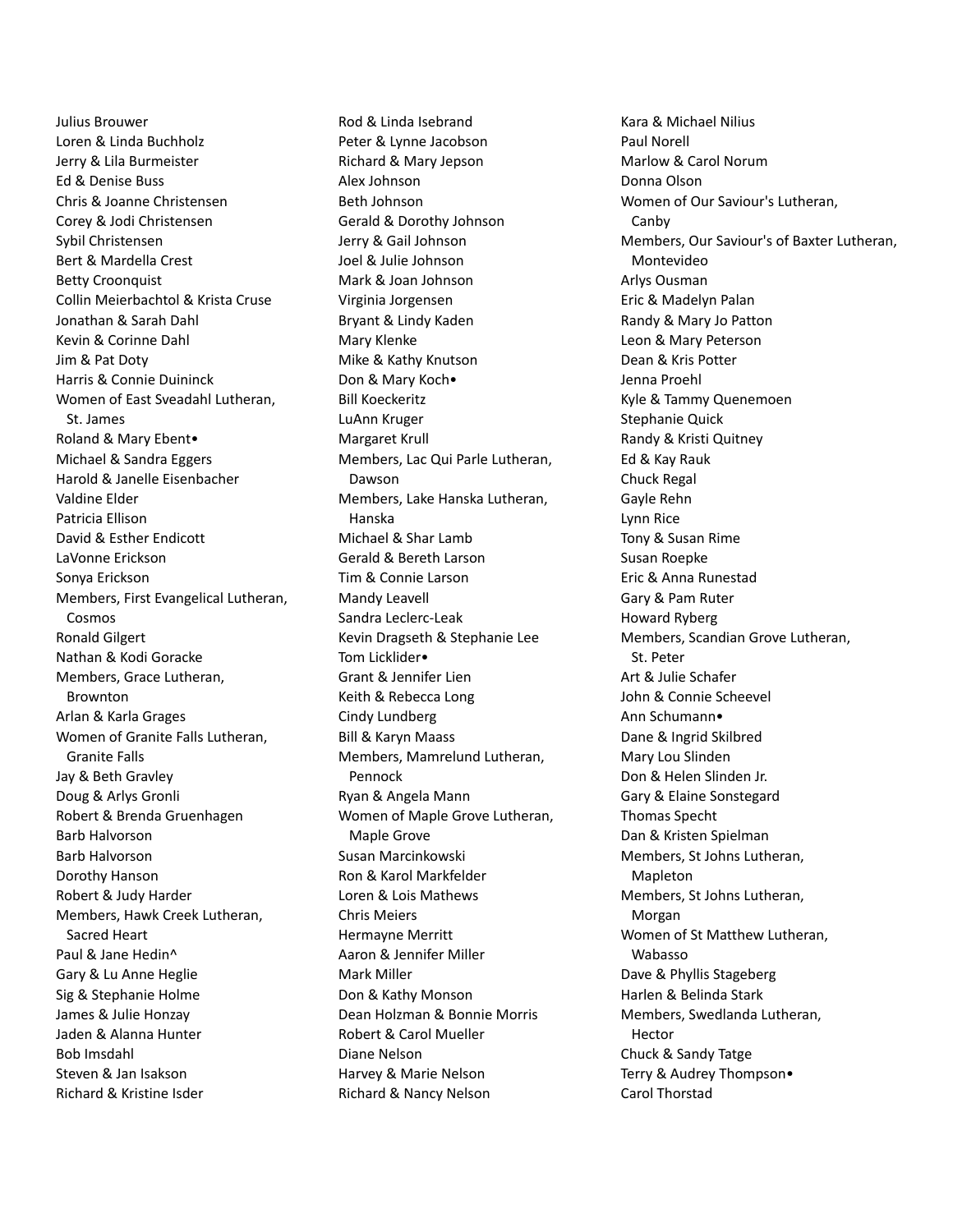Sherm & Mary Toufar Kevin & Sandi Unger Mary Velazquez Linda Wattnem Members, Waverly Lutheran, Welcome Norman & Myrna Wente^ Mark & Loralyn Westergaard Bob & Jeanne Whitney Cody Wiig Neil & Melainie Winterfeldt Karen Wojahn David & Julie Yakes Roslyn Yunik Marlys Zetah Members, Zion Irving Lutheran, Paynesville Members, Zion Lutheran, Litchfield Allen & Donna Zollner

## **MEMBERS \$100+**

Tom & Leanna Albrecht Randy & Martha Alsleben Amazon Smile Inez Anderson Kevin & Harriet Anderson LuVerne & Jan Anderson Mark & Cheryl Anderson James & Marge Andresen Ron & Barb Andresen Anonymous Darwin & Beverly Anthony Wallace & Janice Arends Gretchen Bachman Wendy Bakke Tanner & Stephanie Becken Anaelise Beckman Steve & Pam Benson Andrew & Jean Berg Steve & Melissa Bergeson Les & Sue Bergquist Daryl & Kathy Bergs John & Pat Bergseng Jamie & Jesse Bergstrom Nathan Berthelsen Joan Beseman Members, Bethany-Morgan Lutheran, Morgan

Pastor Jeanette Bidne Allan & Linda Bjornberg Scott & Karla Bjorndal Sue Block Levi & Rachel Bollerud Darlene Bratberg Steve & Rosalyn Brown Glenn & Barb Buboltz Members, Buffalo Lake Lutheran, Murdock Mary Ellen Bullert Michael & Linda Bundy Lynn Burgett Mike & Cathy Burlager Larry & Gwen Bush Members, Calvary Lutheran, Mankato Howard Carlsen James & Ann Carlson Ron & Melissa Carlson Linda Carlyon Willis & Gwen Chase Kathryn Chesness Arlene Christensen Larry & Sue Christensen Stephanie Christensen Batt Guy & Janet Christianson Richard & Susan Chwalek Women of Clarkfield Lutheran, Clarkfield John & Virginia Clementson Nathan & Angela Cole Hans & Jan Dahl LaMae Dahms James & Barb Darr Shawn Davis Roy & Barbara DeBoer Joel & Kari Deering Ed & Pamela Delf Stewart & Brenda Devore Alan & Lori Dietz Kristi Ditmarson Kelly Doss Jim & Carolyn Drexler Paul & Marilyn Dumke Paul Egeland Jeff & Susan Engholm Willard & Heather Fluck Lois Fostervold Jerome & Kelly Fragodt

Robert & Ruth Fredrickson Barb Garding Richard & Kathy Jo Gauger Harlen & Dianne Gehrke Mary Ann Gerberding Dawn & Diane Ginnaty-Whitman Nicholas & Sarah Goelz Lisa Goodman Micah & Stacy Gorans Women of Grace Lutheran, Brownton Steve & Sue Graff Jeff & Jodi Grams Kevin & Beth Gronli Dwight & Maggie Gronlund Thomas & Marlys Gustafson Linda Hagen Shawn Hagen Joel & Cathy Halbritter Bruce & Barbara Halgren Pete & Jean Hallberg William & Marvis Hallberg LaDonna Hallberg-Sook Robert & Pauline Halvorson Ken Hanson Donna Harder Mary Haug Steve & Kathy Haug Haug Implement Company• Women of Hawk Creek Lutheran, Sacred Heart Sarah Hemstad Odee & Alvina Henrickson Donn & Pamela Hoffman^ Norma Holmgren Carl Holstad Gwen Hood Members, Hope Lutheran, Minneota Bryan Anderson & Scott Horsefall Mary Hovland George & Ann Hoxie Mark & Carol Hruby Frederick & Kathryn Hund Members, Immanuel Lutheran, Montevideo Members, Immanuel Lutheran, New Auburn Betsey Isane Vince & Vicki Jenniges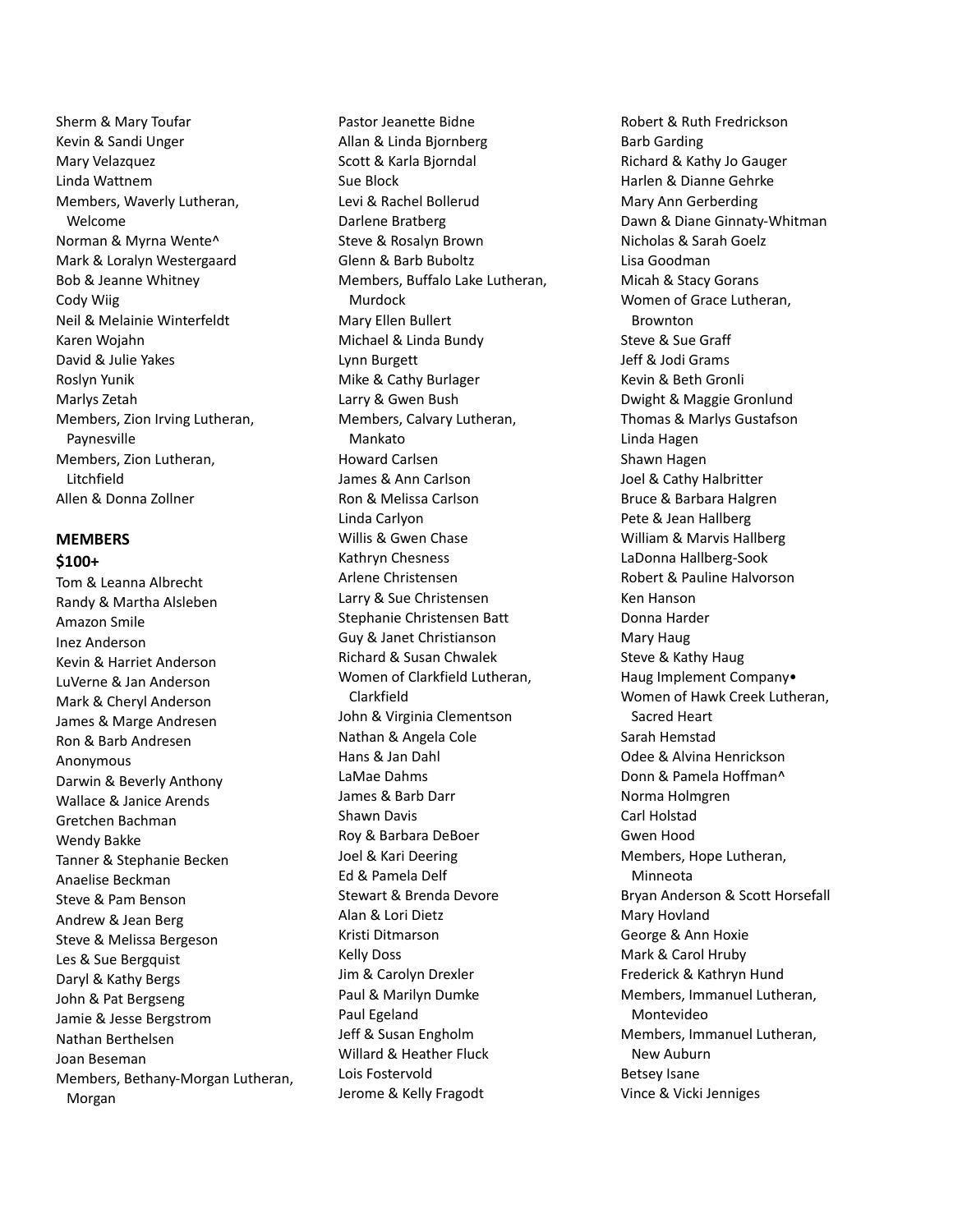Roxanne Jensen Steve & Julie Jeppson Barb Johnson Chris Johnson Eliza Johnson Ruby Johnson Tom & Lynn Johnson Dalen & Sarah Jones Kim & Nolie Kapplinger David & Margaret Kelliher Marsha Kelly Colin & Tona Kerslake Thomas Kiecker Bridget Kienenberger Larry & Marcia Kiewel Roger Kingstrom Roger & Char Kingstrom Gerry & Karen Kirby^ Michael & Sherri Klaers Keith & Carla Klawitter Steven & Michelle Kleene Merlin & Jan Kleinhuizen Pam & Alison Klossner-Miller Doug & Tammie Knick Julie Knutson Lloyd & Marilyn Koeberl Lisa Kraft Paul Kratzke Bob & Jan Kreie• Norm & Shirley Krienke Gordy & Annette Krupke Don & Beth Krusemark Karen Kunze Mike & Linda Lagergren Lake Andrew Property Owners Assoc. Lakeland Conference ELCA Jim & Jan Lange Steve & Darlene Larson Dale Latterell Jerome & Ruth Ann Lee Burt & Darlene Lind David & Anna Lindberg Duane & Arlys Lindgren Dr. Roger & Joan Lindholm Dean & Paulette Lindquist Duane & Anitra Loe Chris & Andrea Lucas James Lucas Alan & Judith Luehrs Melba Lundeen•^

Nate & Andrea Luong Luther Seminary Tim & Ila Macik Collin & Tina Magner Jenna Maher Ronald Martin Steven & Becky Martinka Margaret Mattson Todd & Kris Mattson Michael & Joan Mayer Women of Maynard Lutheran, Maynard Larry & Marcia McAlpin Ruth McKee Paul & Jorun Meierding Orville Meints George & Marilyn Meline Tom & Sam Memmen Elaine Meyer Ernie & Ardy Meyer Mark & Judy Meyer Darrick & Kari Miest Al & Carla Miller Anna Miller Bill & Mary Miller Women of Minnesota Valley Lutheran, Madison Tom & Kay Moline Members, Monson Lake Lutheran, Sunburg Dale & Jan Moritz Gale Morley Craig & Marilyn Mueller Marvin & Suzanne Napgezek Gary & Ruth Neely Suzanne Nelsen Curt & Eileen Nelson Dennis & Mary Nelson Elizabeth Nelson Richard & Marleen Newbrough Kim Nichols Richard & Jeune Nicolai Ron & Carolyn Nordby Women of Nordland Lutheran, Paynesville Women of North Crow River Lutheran, Cokato Neil & Joyce Nyhus Karen Olberg OneHope

Women of Ostmark Lutheran, Watkins Women of Our Savior's Lutheran, Bird Island Women of Our Savior's Lutheran, New Ulm Women of Our Saviour's Lutheran, Lamberton Women of Our Saviour's of Baxter Lutheran, Montevideo Mitchell & Katie Overbye Paul & Julie Pearson Chad & Emily Peterson Troy & Carolyn Pflibsen Sandra Pierce John & Deb Pikus George & Judith Pinc Joshua Proehl Janae Rambow Dan Ree Emily Rekow John & Sara Rekow Mike & Renae Renstrom Michael Reszler Ardell Rettmann Roald & Ramona Revne Glenn & Dee Rheingans Val & LuAnn Roberts-Rudningen Members, Rock Valle Lutheran, Echo Women of Rock Valle Lutheran, Echo Nancy Roessler Lee Roisum Carl & April Rosendale Laura Roxberg Lyle & Betty Rud Eric & Mariah Rudningen Ila Rueckert Gerald & Margaret Saetveit Nathan Saetveit Ellen Sanders Douglas & Darlene Sandgren Lindsey Scheid Craig Schellberg Lesley Schmid DeVon & Mary Schmidt Fredric Schoening Trudy Schroeder